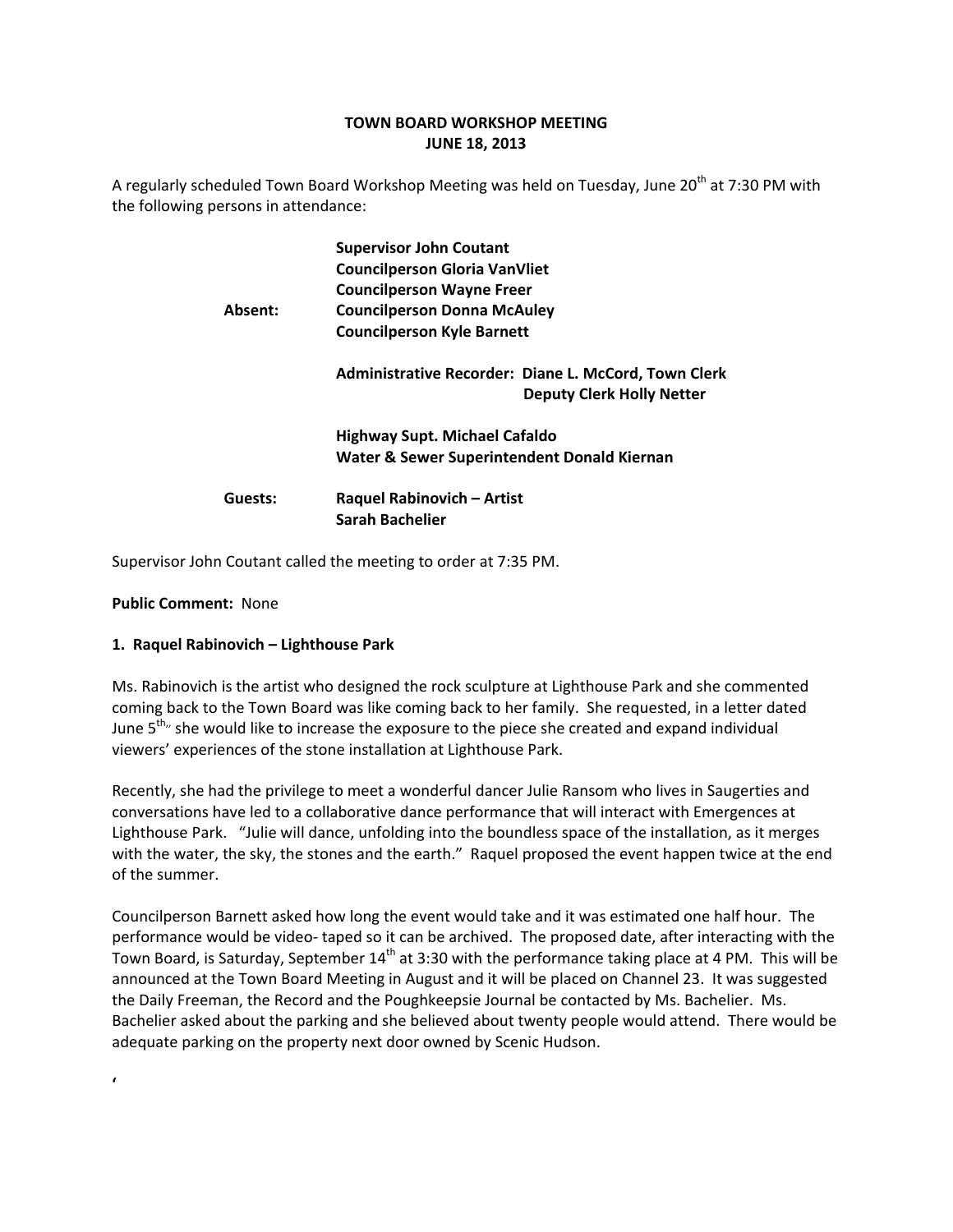#### **2a. Donald Kiernan ‐ Composite Samples for Kingston**

In June we received a letter from the City of Kingston Waste Water Facility. When we take water samples they must now be composite samples taken over a twenty four hour period. We are increasing our sampling to three samples a week  $\omega$  \$70 each. The samples may be able to be dropped off in Kingston. The samples will be sent to Smith Labs and the samples must be refrigerated.

We have black sludge coming from one of our pump stations but we have not narrowed this down yet. We do not believe it is coming from Dyno Nobel. It may be coming from one of the marinas, either Jeff's Yacht Haven or Rondout Marina.

Recently, we have replaced all the turbidity meters in the treatment plant. The City of Kingston would like all the turbidity meters for parts. They are willing to spend \$1,000. Councilperson Wayne Freer said we do not have to charge them because it is surplus equipment and will bring better understanding between Kingston and Port Ewen. They have helped us several times in the past. We should send a letter giving them the parts.

The question was asked about Don Kiernan's contract. When do we need to do renew the contract? Don Kiernan said in September and it is a two year agreement where Tim Keefe's contract is a one year agreement.

#### **2b. Highway Supt. Mike Cafaldo**

Mike Cafaldo attended Highway School for a week in Ithaca. The big emphasis was on using straight salt on the roads. He would not have to sweep in the Connelly, Port Ewen area but it could not be used elsewhere. It would save on cleaning and everything going down to the sewer plant. We would have to use another 100 units of salt a year and that would be \$58 a ton. This is not a liquid salt. We are spraying calcium into our salt now. The question was asked, "would it violate our Storm Water Regulations"? New York State is using straight salt all the time. We will ask Tim Keefe about this. Oneida has the State Bid for the salt. Next year the classes may move from Ithaca.

There was discussion about Certified Marina and how they were affected by the heavy rain? There is a well house behind the garage and the Highway Dept. pumped it out only to find it was filling with ground water not the water coming off the hill behind the marina. There is a pipe with water, cable and telephone lines in it and a stick had caused a blockage. The marina will be asked to remove the pipe and the wires. The Highway Supt. placed detention ponds to hold the water and let is out a little at a time. This would be in place of installing baskets.

Another issue is the road above the marina. The road is just flat and if you look down the street and off into the woods going to the left, the Highway Supt. made a swale so the water will not go on Certified Marina's property.

There is a pipe that needs to be replaced on Plutarch Road.

The Highway Supt. asked about the fund balance money. He was talking with Al Larkin and we have a whole in our bucket loader and the cost to replace it is \$97,000. The loader is twenty eight years old.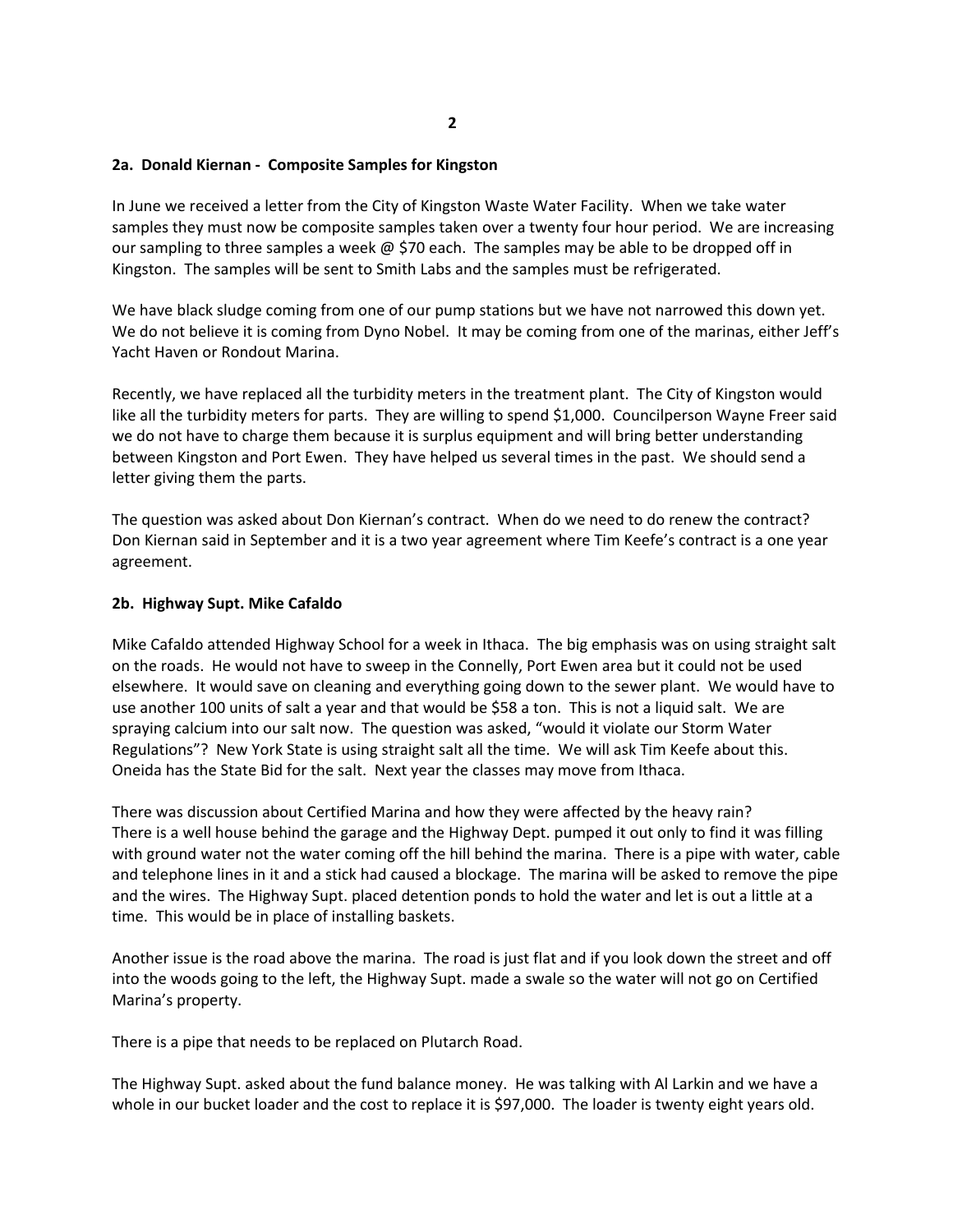The Supt. wants to spend this money before we work on the 2014 budget. If we pay off the trucks we can get another truck. This was in the end of the year report for 2012. The Town Board will look into this.

### **3. Budget Discussion**

Councilperson Gloria VanVliet asked about the changes to our budget. We needed a generic template and the Deputy Clerk had one copied from the Town Clerk budget. Diane's budget is the only one which breaks down everything line by line. Holly Netter asked do you want me to do a template for every department? Councilperson Freer said the Highway Dept. and Water/Sewer Department break down their costs on a spread sheet. NYS tells you what the beginning numbers are. Everything has its own line number. When we need more lines it can be broken into ie. 60.001‐0020. The contractual line is 50 and every contractual cost would be 50.01. The guidelines are same for all budgets in New York State. Someone needs to convey this information to the bookkeeper. The department heads do the breakdown. Councilperson Kyle Barnett suggested hiring a consultant to inform us of what is needed to break down the budget.

There was discussion about ordering the supplies. Many hours go into research to obtain the best and lowest prices for the items needed in the Town Hall. The Town Clerk should not have the responsibility of researching computers, printers, etc. The department heads should be responsible for this research.

The budget issue is something else. Something has to be done about the budget. Spread sheets are good but do we have the manpower and time to do this? NYS wants a collapsible budget and they do not want it so detailed. If we detail the budget then we will have to go back and collapse it. Councilperson Freer said we may just need new software. Each department head should be tracking their budget to know how much money they have left in contractual, personnel and equipment.

Supervisor Coutant asked what is the purpose of the detailed information? Councilperson Freer answered, so we can make a budget as to why they need as much money as they do. We need to know precisely where the money is going. The expenses need to be broken down. Supervisor Coutant does not believe it is necessary to micro‐manage the budget.

Councilperson VanVliet remembered our accountant Brian Pickard saying there was not enough money in the Port Ewen Water budget and the rates had to be raised. Three months later we discover they did have enough money. Councilperson Freer believes there is a disconnect. We did not know what we had as of January 1st. This time of year we should know exactly what we have for next year. We cannot come up short. Councilperson Barnett would like to have a consultant. Perhaps help can be obtained from the Association of Towns. A sample of Diane's budget can be distributed to the department heads. Councilperson Wayne Freer will contact Harris products to see if there is a program available to detail our budget.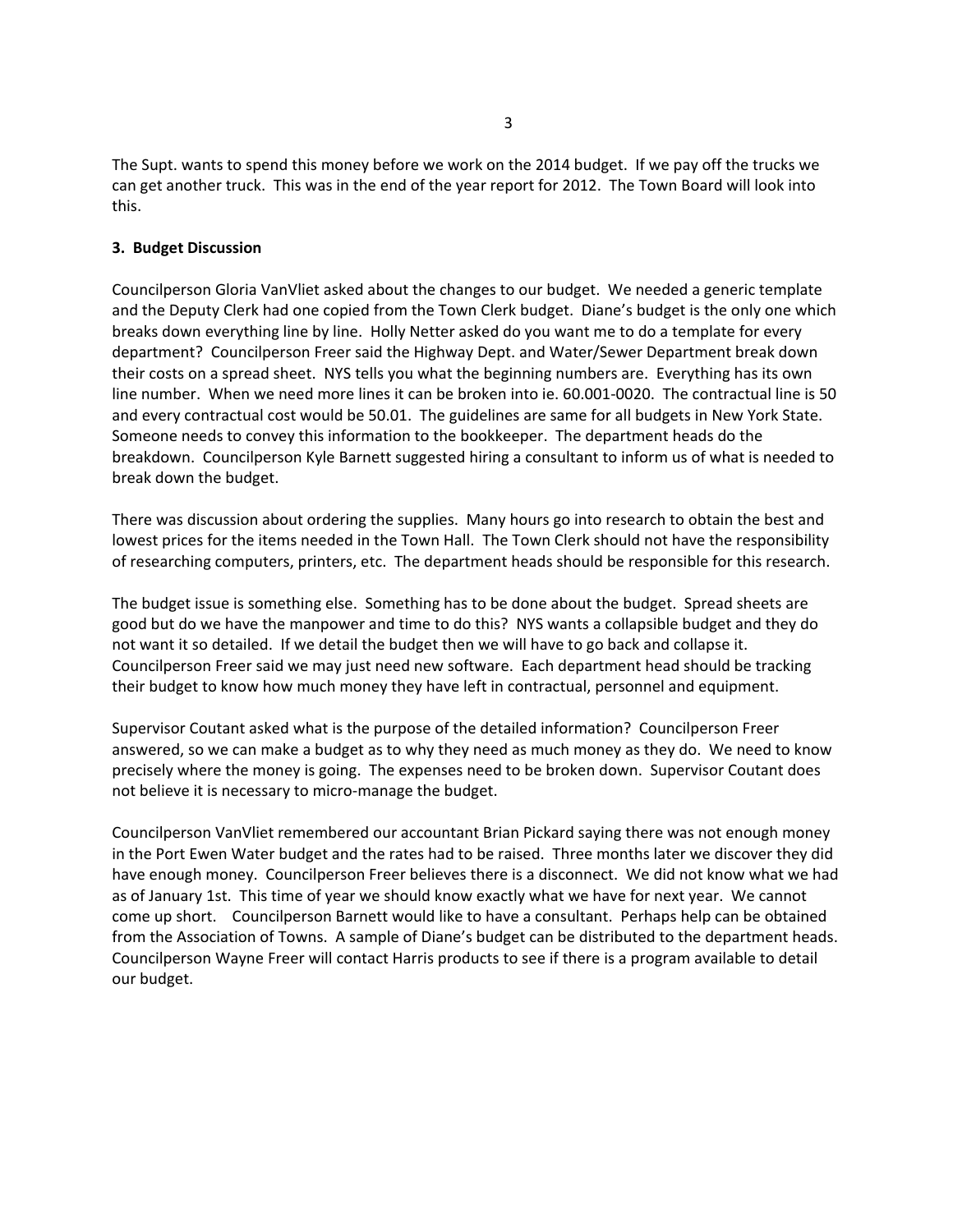### **4. Scenic Hudson – Burroughs/Black Creek Corridor**

The Town Board has been invited by Scenic Hudson to a walk/lunch sometime in June or July along with the Environmental Board and other Town leaders. This walk/lunch would be to make Esopus a destination in its own right, such as New Paltz and Gardiner to have publicly accessible water and land trail connecting the Walkway Over the Hudson, the Hudson Valley Rail Trail, Chodikee Lake, the Black Creek State Forest, Burroughs Sauctuary and the Black Creek Preserve to draw folks and their discretionary dollars into Esopus. Branding this corridor – perhaps as the John Burroughs/Black Creek Corridor and creating physical trail links could be some of the elements that would make it a popular destination. Scenic Hudson wants to help Esopus succeed. This letter was from Matt Shipkey, Senior Land Project Manager

### **5. Assessor Reappointments**

Councilperson Kyle Barnett read the Assessor's monthly report dated June 16<sup>th</sup> into the record:

The Assessment Review Board met on the fourth Tuesday of May. It was a very quiet day. There were nine complaints plus 9 mail‐ins. Parts of the Nine Mail‐Ins were 87 condos in one.

The Assessor is responsible for producing a Fair & Equitable Tax Roll. The Assessor cannot take into consideration a person's ability or inability to pay taxes. The assessor is to assess property at Full Market Value. Sometimes there is a difference of opinion in what an assessment should be. Then it is the job of the Assessment Review Board to hear both sides, and make a decision. The Assessment Review Board cannot increase the assessment, only reduce. Then there is a Small Claims Assessment Review for people who are not satisfied with the Assessment Review Boards' decision. Corporations and property worth over \$500,000 can apply to the Supreme Court for a decision. These procedures are devised to keep politics out of the Assessment Process. The same goes for the Planning Board and the Zoning Board of Review.

I have always tried to keep politics out of the Assessment Process. I am proud to say I have not had a Town Board member pressure me except for once in the Mid Nineteen Nineties.

I am proud of having received the State Award for the last eight years for efforts to provide property owners with Fair and Equitable Assessments.

In accordance with the State Law, the Final Roll will be run July 1, 2013.

Respectfully submitted,

 Daniel P. Terpening Sole Assessor

Councilperson Gloria VanVliet said we should not be involved in the assessment process. At a recent Planning Board Meeting derogatory comments were made about the Assessor. Supervisor Coutant said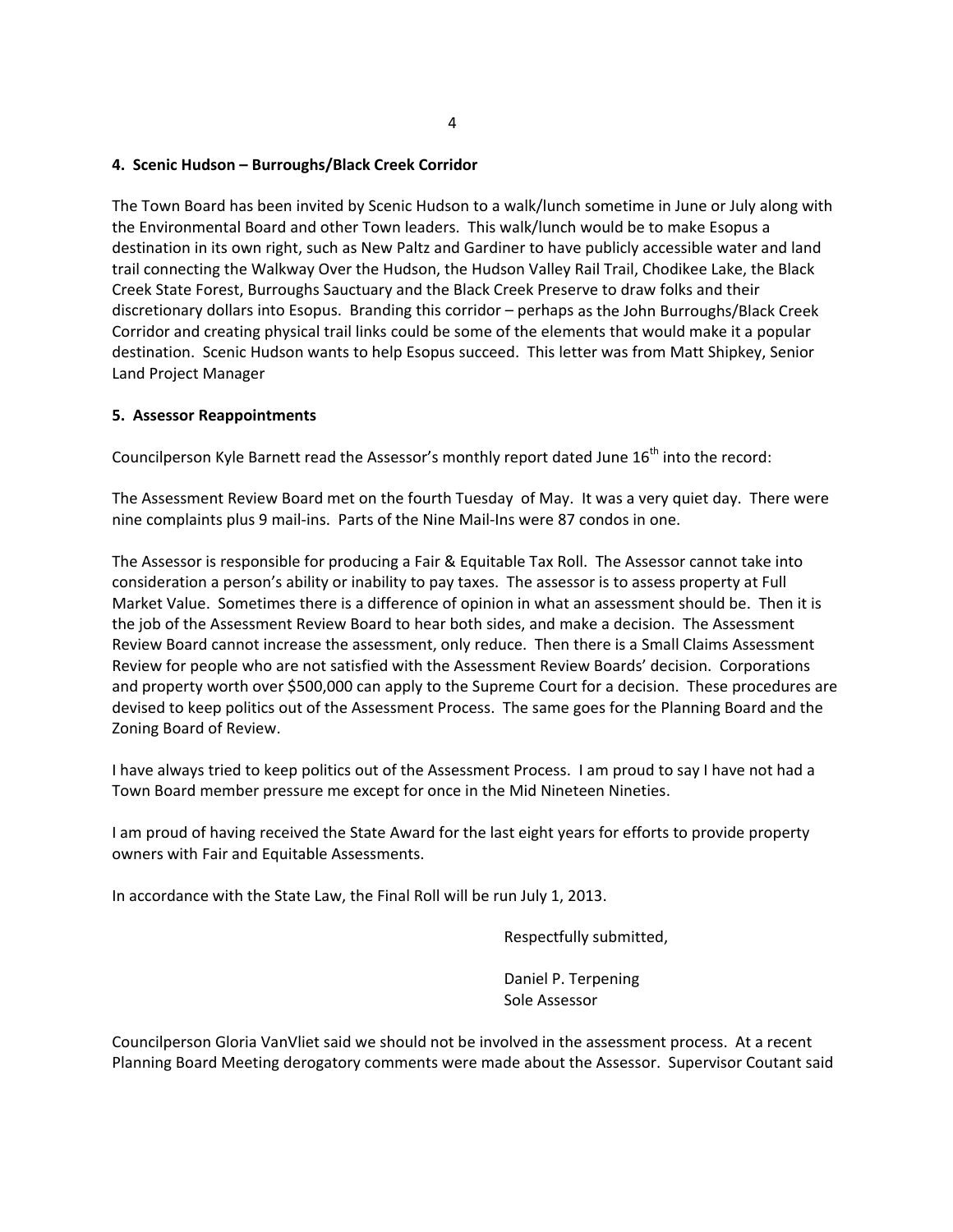there should be no connection between the Planning Board and the Assessor. Councilperson Kyle Barnett said until things are completed by the Planning Board there should be no communication. The Planning Board approves the project and then the Assessor decides on the market value. All vacant property must be coded. The Planning Board cannot code or decide the property is non buildable. There was further discussion on the assessments and how the process works, however, everything is up to the Assessor.

### **Appointment of Assessor continues:**

NYS Dept. of Taxation and Finance Office of Real Property Tax Services has informed us our Assessor's term expires September 30, 2013. This is a six-year appointment which will begin Oct. 1, 2013 and end Sept. 30, 2019. The Town Board appoints the assessor to the six-year term.

JoAnna Mignone was appointed in Jan. of 2008 to be the Deputy Assessor. She has been trained and given a salary increase and according to Councilperson Gloria VanVliet she should be our first preference. If you would like applications from others it is up to you. JoAnna has taken the courses and the Councilperson believes you should consider her. Councilperson Wayne Freer said when we embarked on this we wanted to keep the continuity. Councilperson Kyle Barnett was not familiar with JoAnna's work but based upon Councilperson Gloria VanVliet's suggest if everyone is satisfied with JoAnna ,I do not see why we should not appoint her.

Supervisor Coutant stated early last year when Dan Terpening said he would be retiring other people applied for the position. We may come up with a second person for the job. Supervisor Coutant thinks we should advertise and interview the candidates. Councilperson Barnett thinks JoAnna should appear before the Town Board. The Supervisor did not want to go out on the street and say we did not interview for Assessor or Deputy and that is what we talked about doing at the time. Councilperson VanVliet said she did not comment at that time. Councilperson Freer said it was good to see what is out there and it should be a town resident and we could utilize that for the full time and Deputy position. The applicants must have the minimum qualifications. Supervisor Coutant wants to look at the candidates and select a good person for that position. Councilperson VanVliet mentioned we have no job description for this position. An applicant would have to have the same qualifications.

Councilperson Barnett voted to advertise for the position.

### **6. City of Kingston – Sewer Treatment Plant (previously discussed with Don Kiernan 2a).**

### **7. Port Ewen Housing "The Meadows" – Drainage District**

Port Ewen Housing will require a drainage district and the question arose who would be responsible for this drainage district? Port Ewen Housing will pay to establish the district but they expect the town to provide the maintenance. They need an association to hire someone to do the maintenance. Councilperson Freer said we did not want to take over any new drainage systems. Supervisor Coutant said we will establish the drainage district, however, we are not willing to maintain it.